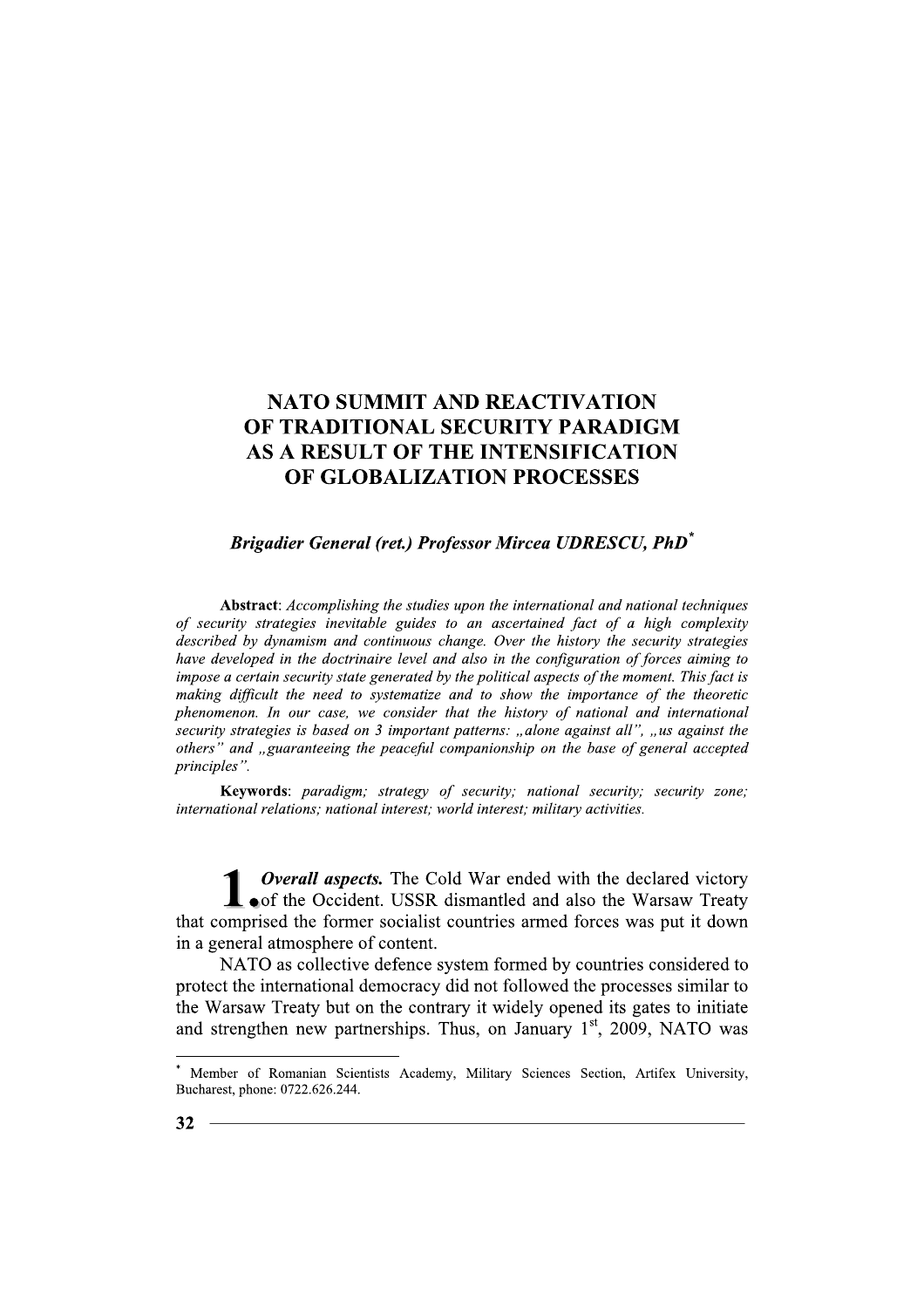composed by 28 states which agreed to go on with the principle stating "an armed attack against one or many of the allied European countries or Northern America will be considered as an attack against all and consequently, if such attack will occur, each of them, by exercising their individual or collective right to defence, recognized by Article 51 of the UN Charter, will provide support to the attacked Party or Parties and will be taken concerted measures considered necessary including the armed force use in order to reinstall and maintain the security in the North-Atlantic area". In first, this phrase referred to the situation when USSR would have launched an attack against its European allies and USA had to address the Soviet Union as they themselves were attacked. But the feared soviet invasion in Europe was not a fact. In exchange, the phrase was used for the first time in the Treaty's history on September  $12^{th}$ , 2001 as response to the September  $11<sup>th</sup>$ , 2001 attacks. This time, the common enemy was generically called terrorism.

NATO Bucharest Summit took place back grounded on the consecration of Western victory over the East and NATO Eastern borders occupying an alignment formed by the Baltic countries, Poland, Romania and Bulgaria, and Ukraine and Georgia as very near countries to become members of this treaty. By all means, it was more than obvious the winner extended its exclusive influence area much inside in the territory controlled few years ago by Russia. In relation to the adhesion process of Ukraine and Georgia, this time, Russia strongly opposed. There were done promises and Russia warned and threatened. The former NATO enemies and neutral analysts seen NATO enlargement as a process to involve in US and their traditional allies sphere of influence of new territories, new countries "repelling from Satan" and looking for security guarantees from the winning Party of the Cold War. A process specific to democracy, freedom and independence of states, but with obvious occidental blessing.

Under these circumstances, the Pro-European processes in the both countries in the near vicinity of Russia were deepened but the Russian countermeasures radicalized too. Georgia supported an humiliating Russian military intervention to which Occident remain without replica and Ukraine supports a territorial fragmentation war with direct Russian contribution and Occident is again surprised and without replica. On this tensioned background, in-between September 4-6, 2014 it took place the Wales

 $-33$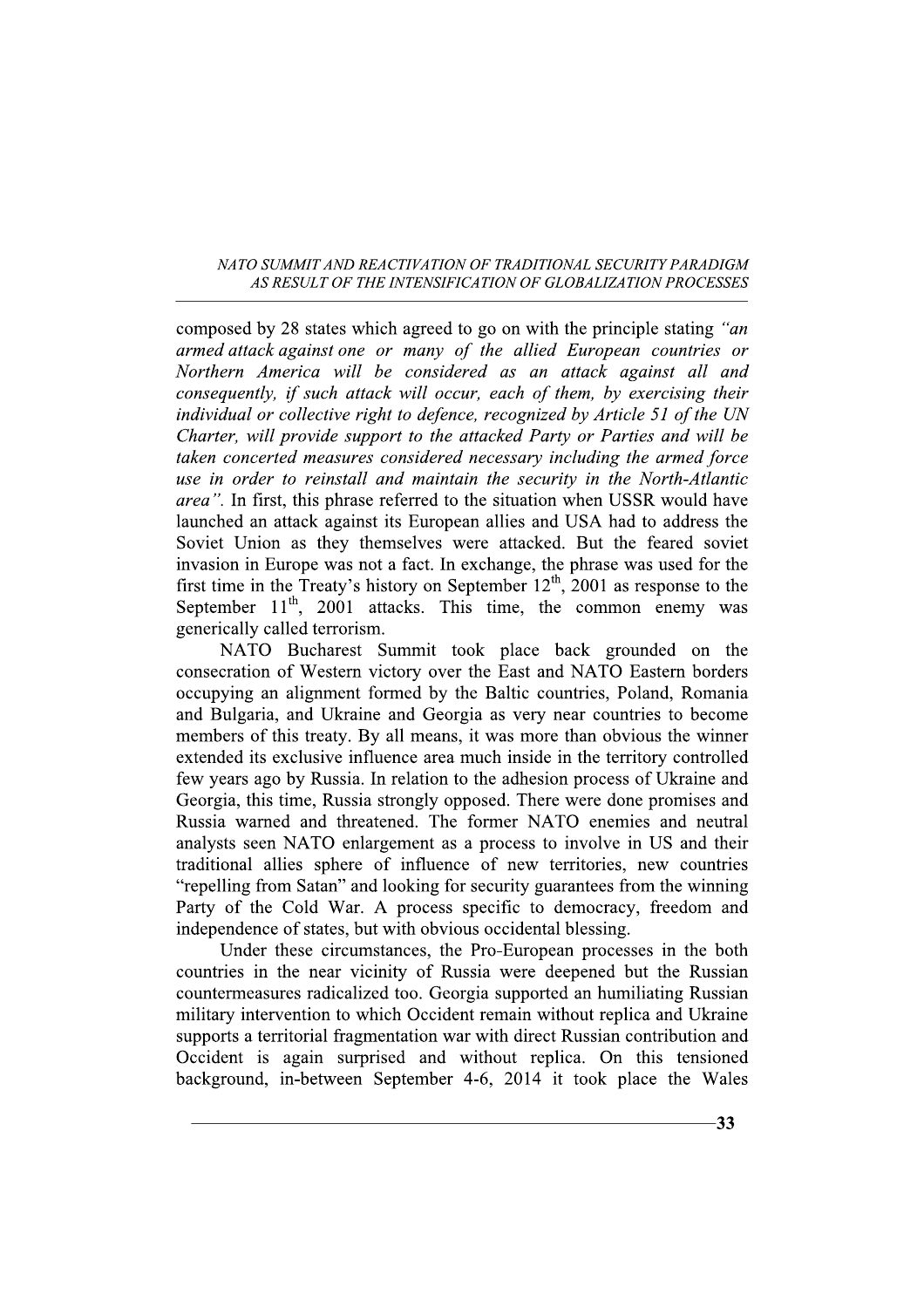NATO Summit by which final declaration we can easily see the actual and future enemy: "We condemn in the most serious terms the illegal and increasing military intervention of Russia in Ukraine and we request Russia to stop and withdraw its forces from inside and along the Ukrainian borders. This infringement of Ukraine sovereignty and territorial integrity is a serious crime against the international law and major challenge against Euro-Atlantic security. We do not recognize and will not recognize the illegal and illegitimate «annexation» of Crimea by Russia. We ask Russia to conform with the international law, its international obligations and responsibilities, to end the illegitimate occupation of Crimea; to keep away from aggressive actions against Ukraine; to withdraw its troops; to stop the flow of armament, equipment, peoples and money over the border by the separatists and to stop the fuelling of tensions along and over the Ukrainian border. Russia must use its influence on the separatists in order to deescalate the situation to make concrete steps to allow a political and diplomatic solution, to respect the Ukraine sovereignty, territorial integrity and internationally recognized borders. We are extremely worried the violence and insecurity in the region caused by Russia and separatists supported by Russia lead to deterioration of humanitarian situation and material damages in the Eastern Ukraine.

We are worried about the discrimination suffer the Tatars originating in Crimea and other members of local communities in the Crimean Peninsula. We request Russia to take the needed measures to provide safety, rights and liberties for all the persons living in the peninsula. This violence and insecurity lead to the tragic knockdown of the Malaysia Airlines MH17 passengers' airplane, on July 17, 2014. Remembering Resolution 2166 of UN Security Council, the allies request to all the states and actors in the region to provide immediate, safe and unrestricted access to the place of MH17 collapse to allow the reopening of the investigation and repatriation of victims' remains and goods from the crush place. The direct or indirect guilty people for taking down the MH17 airplane should be brought in front of justice and convicted as soon as possible.

We are also worried by the repetitive way of Russia to disrespect the international law, including the UN Charter; its behaviour to Georgia and Republic of Moldova; the infringement of European security arrangements and basic engagements including Helsinki Final Act; long standing non-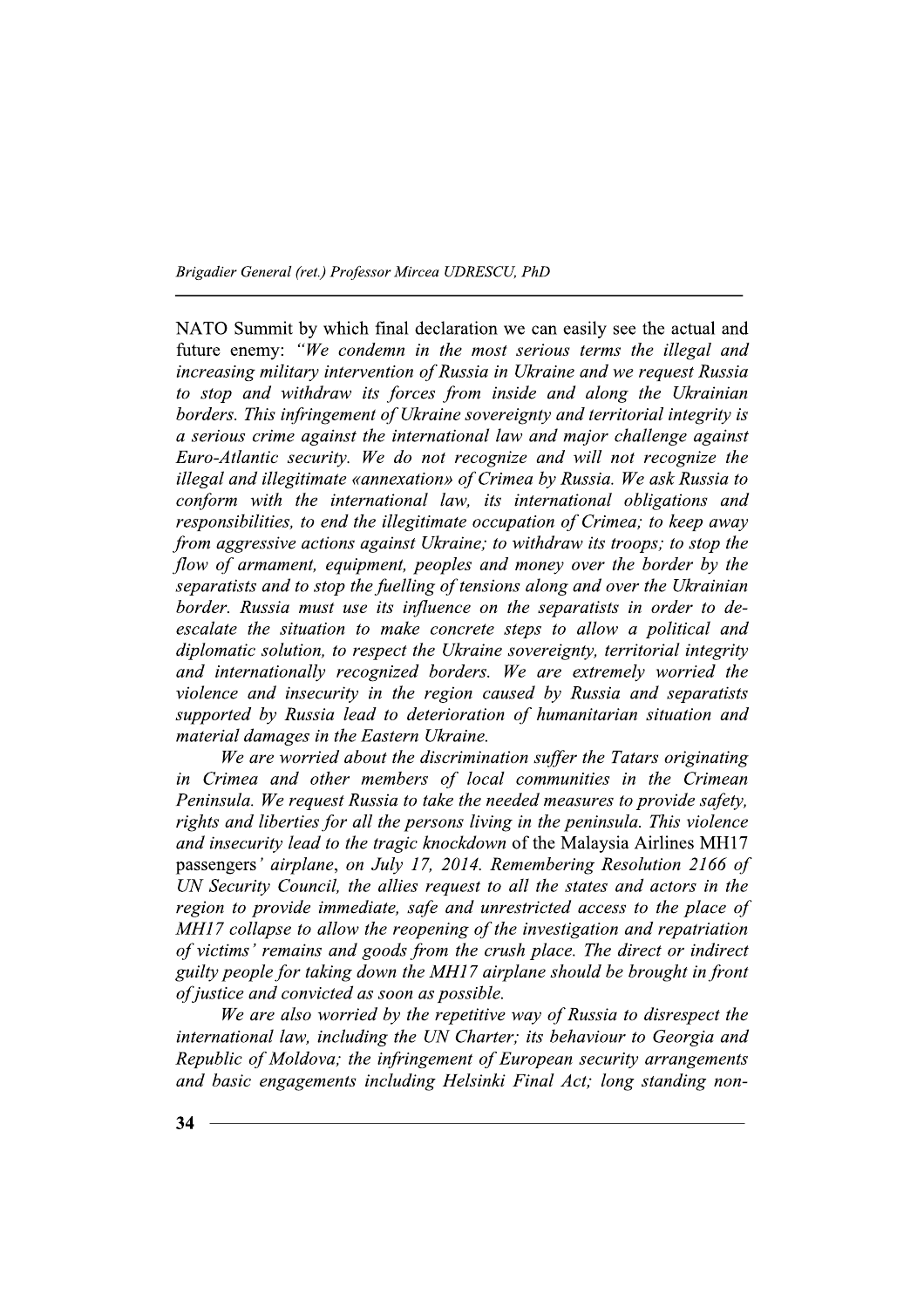implementation of the Treaty on the Conventional Forces in Europe and the use of military and other nature instruments in order to coerce its neighbours. This threatens the international order based on rules and it is a challenge against Euro-Atlantic security. Moreover, these developments can effect on long term on the stability in the Black Sea which stands as main component of Euro-Atlantic security. The recent actions of Russia are contrary to the principles on the bases of mechanisms to grow the trust in the Black Sea region. We will continue to support when the efforts in the regional plan asserted by the Black Sea riparian states regarding the provisioning of security and stability.

As long as Russia continues to intervene military, to arm the separatists and to fuel the instability in Ukraine, we will support the sanctions imposed by the EU, G7 and others representing an essential component of overall international efforts meant to answer to the destabilizing behaviour of Russia, to determinate it to de-escalate the situation and to reach a political solution for the situation created by its actions. Among those are counted the measures taken by the Allies, including Canada, Norway and USA, as well as by EU decisions to limit the access to the capital markets for state financial institutions in the Russian Federation, to restrict the armament commerce, to settle some export restrictions for double use products with final military destinations, to limit Russia's access to sensitive technologies in the defence and energetic sectors, and also other means."<sup>1</sup>

From the Declaration, along the Russia's condemnation, NATO also manifests its worry for the instability grow in the Middle East, the conflict situations in the Republic of Moldova and Southern Caucasus, security decay in the Northern Africa, aggressiveness of so-called Islamic State of Iraq and Levant, escalation of crisis in Syria, deterioration of situation in Lebanon, management of post-war situations in Afghanistan and Iraq, the decay of human rights statute in Central Africa, etc.

When the threats were identified, in the NATO Summit framework was decided it is needed an increase of logistical efforts to support the

<sup>&</sup>lt;sup>1</sup> Wales Summit Declaration adopted by the chiefs of states and governs participants to the North-Atlantic Council in Wales, September, 4-5, 2014, items 16-19.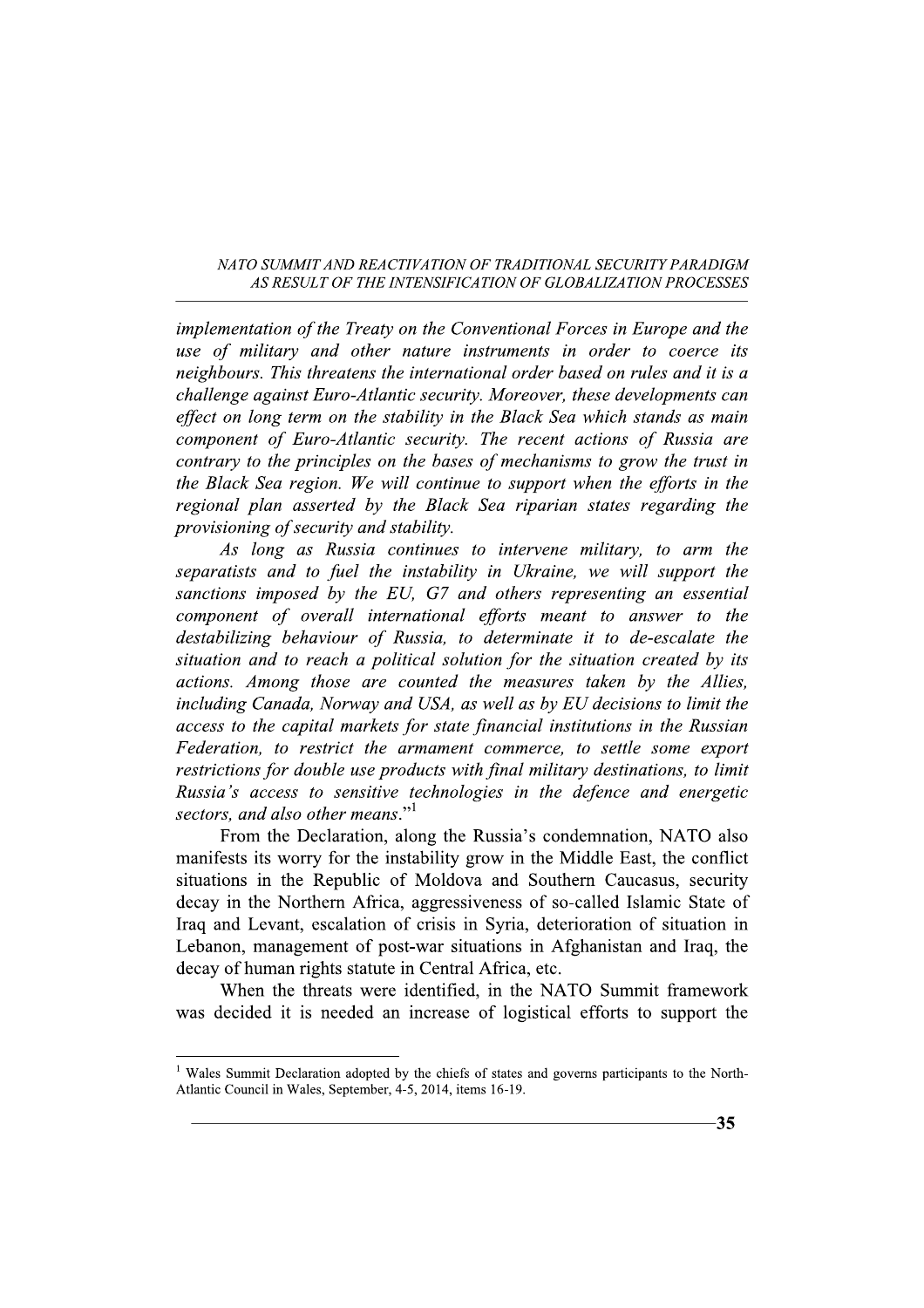operations and this was found in the following formulation: "We convened to inverse the decrease trend of defence budgets, to use with maximum efficiency our funds and to promote more balanced distribution of costs and responsibilities. Our security and defence in their whole depend on the expenditures volume as well in the manner we spend the money. The enhanced investments should be directed to analyse our priorities in the field of capabilities and the Allies should also prove their political will to provide the necessary capabilities and to deploy forces when they are needed. A strong defence industry to the level of whole Alliance, including stronger defence industry in Europe and enhanced cooperation in the field of defence industry in Europe and over the Atlantic and it is continuously essential to deliver the necessary capabilities. NATO and EU efforts to strengthen defence capabilities are complementary. Keeping in mind the recent engagements, we are guided by the following considerations:

• The allies who respect nowadays the reference value of NATO of minimum 2% of Gross Domestic Product (GDP) for defence expenditures and will fix as goal to continue to respect this value. Also, the allies expending more than 20% in their defence budgets for equipment of major importance, inclusive for respective research and development, will continue to do this thing.

•The allies with actual share of GDP assigned for defence expenses *is under this level:* 

 $\circ$  We will stop each decline in the defence expenditure sphere;

 $\circ$ They will fix as goal to enhance the defence expenditures in real terms when the GDP grows;

 $\circ$ They will fix as goal to advance in order to provide the reference value of 2% in an interval of a decade in order to fulfil NATO Target Capabilities and to eliminate the shortcomings of NATO in the capabilities field.

• The allies spending today less than 20% of the yearly budgets assigned for defence in order to buy major importance equipment, including for research and development activity associated to those, and will set as goal to enhance its yearly investments in a decade to 20% or more of the total of defence expenditures.

 $\bullet$  All the allies: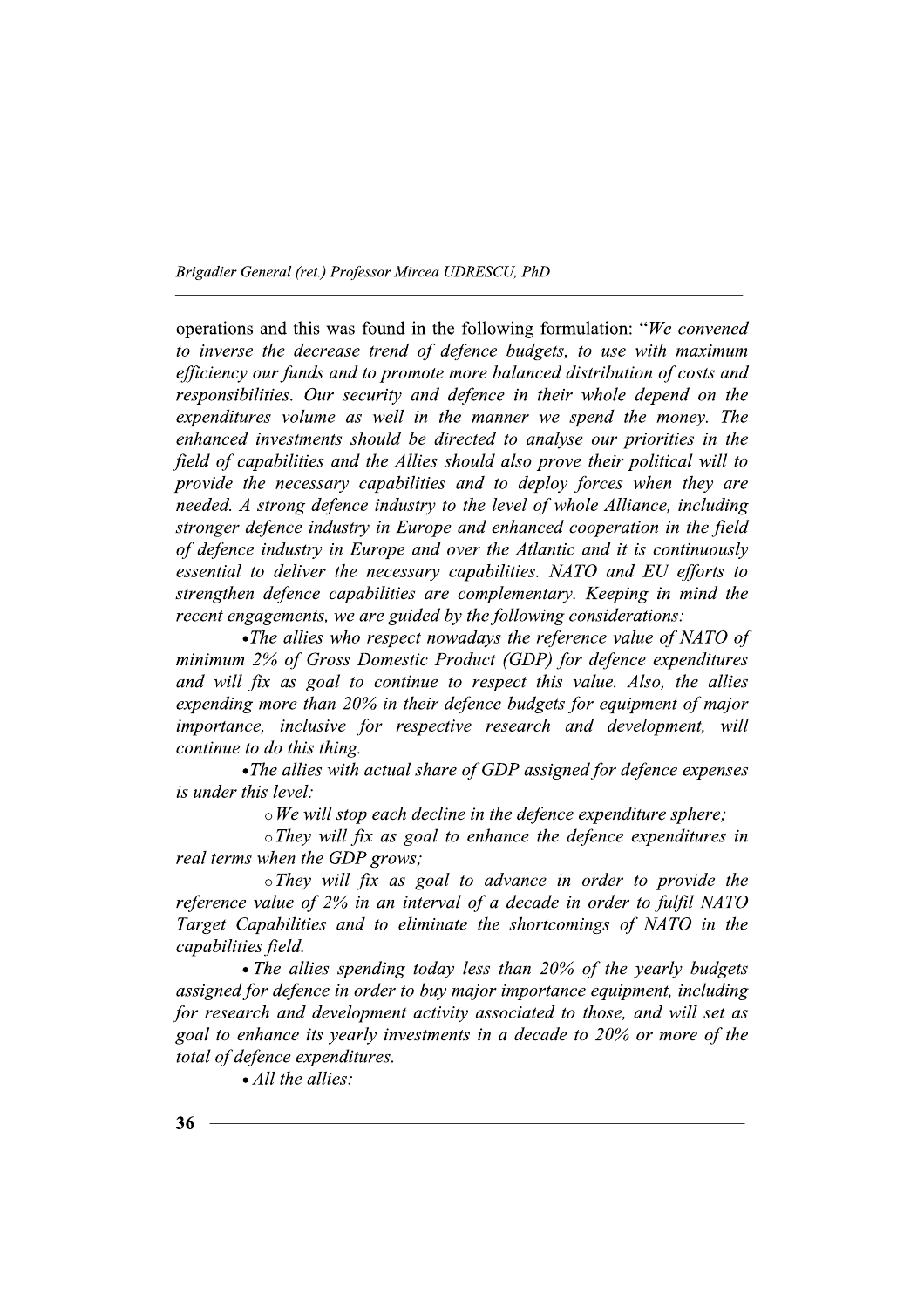• Will assure their land, air and maritime forces correspond to the guidelines convened to the NATO level as concerns the capacity to deploy and sustain other quantifiable agreed results:

• Will assure their armed forces can really operate together including by implementing standards and doctrines agreed to the NATO level.

The allies will yearly analyse the progresses achieved on the national level. This will be discussed on the occasion of future reunions of defence ministers and will be analysed by the chiefs of state and government in the future Summits."<sup>2</sup>

2. The political-military evolution generating this conflict situation. As is well known, on December 25<sup>th</sup>, 1991 was pulled down from the Kremlin tower the USSR state flag and this act essentially signifies the capitulation of former communist world in front of West, a triumph of occidental democracy over the communist democracy. Under these circumstances, in the Central Europe and peripheral space of European and Asian Russia was created a "power void". In the winner's vision, it is considered it has the historical mission to guarantee or correct the existent borders and to manage the interethnic disputes even if the use of military force is not excluded. EU and NATO became vectors to assimilate spaces of "power void", in certain situation even with great overreactions as regards the respect of international law principles.

A sampling of it is the Yugoslavia-nation process. As it is well known, in 1989, the world countries included Yugoslavia, a federal country playing major political role in the Cold War period, by the fact it was in the top of the non-aligned countries. In 1993, SFR Yugoslavia was already history. On the territory of a sovereign states without the acceptation of central institutions there appeared other sovereign and independent states as: Slovenia, Croatia, Macedonia, Bosnia-Herzegovina, Federal Republic of Yugoslavia – formed by Serbia and Montenegro, all with certain international recognition. But, by this fragmentation process it was opened the door for overreacted nationalism from which the world acknowledged "the bloody dismantling".

Also, the international public opinion was convinced "the bloody" dismantling" of a sovereign state took place with the very interested support of at least three recognized state entities: US, Germany and Russia.

 $-37$ 

 $2$  Idem, items 14-15.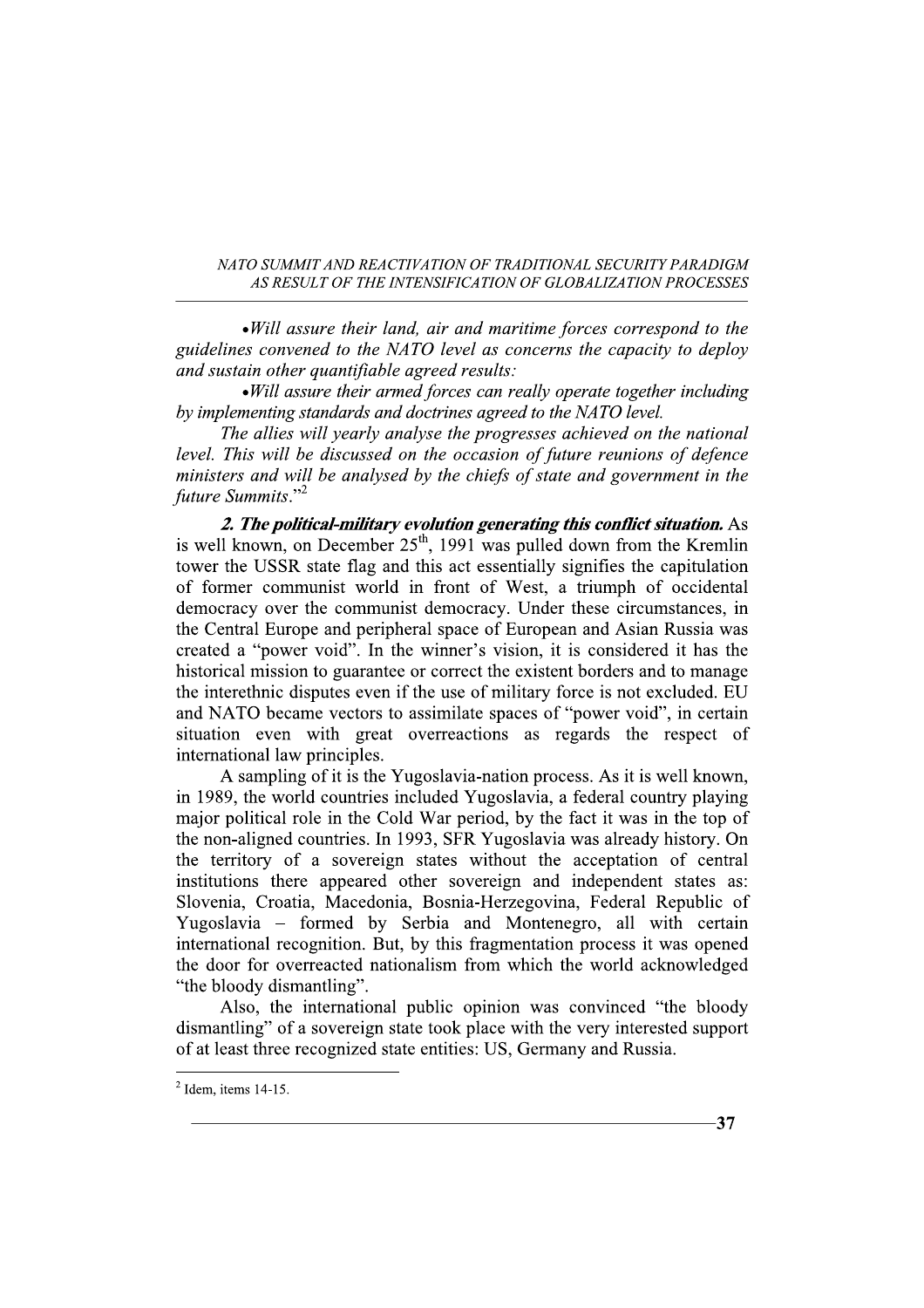On 25.06.1991, Slovenia and Croatia declared their independence immediately recognized by Germany. On 27.04.1992, was proclaimed the Popular Republic of Yugoslavia, formed by Serbia and Montenegro which recognized de facto the independence of the other former Yugoslavian republics. Only the independence processes should be stopped to the limit of some borders set ad-hoc without taking into considerations the requests of the area's minorities. Thus, on 13.08.1991, was publicly announced the referendum for Bosnia-Herzegovina independence. On 12.09.1991, mostly Serbian population from eight districts of the Trebinje area proclaimed their territory as "Serbian Autonomous Region". On 18.09.1991, the Serbians from the East of Bosnia-Herzegovina proclaimed their territory as "Romania Serbian Autonomous Region", and on 20.09.1991, the Serbian from the Bejina-Loporte district proclaimed as "Serbian Autonomous Region in the North-East Bosnia". On 15.10.1991, in Sarajevo, the Parliament formed only by Muslims and part of Croatians proclaimed Bosnia-Herzegovina Republic as sovereign and independent state recognized by preponderant Muslim states. On 21.10.1991, the so-called Parliament of "Herzegovina Serbian Autonomous Region" announced the referendum on 10.11.1991 for separating from Bosnia-Herzegovina and union with Kraina Republic. On this moment, the process of Serbian republics formation was the same legal as the process of greater republics formation, for example the process for the constitution of Bosnia-Herzegovina.

The missionary interventions of the international community generated discontents because the minority communities particularly the Serbian ones were considered to be wronged by their new statute. Immediately the weapons started to speak and from a flourishing region it transformed overnight in a fearful field of war wherein took place real crimes against humanity.

On this moment, the former foreign minister of Italy recognized that "Germany did pressures on the recognition of Slovenia and Croatia. In December 1991, Germans they will do it also alone, without EC. We were then before the Maastricht Treaty and we could not afford community's disintegration. We reached to an agreement but it was very clear such decision will stir the fire which will also stretch to Bosnia, and perhaps, tomorrow in Macedonia and Kosovo"<sup>3</sup>.

<sup>&</sup>lt;sup>3</sup> C.I.Cristian, Sângeroasa destrămare Iugoslavia, Editura Sylvi, București, 1994, p. 309.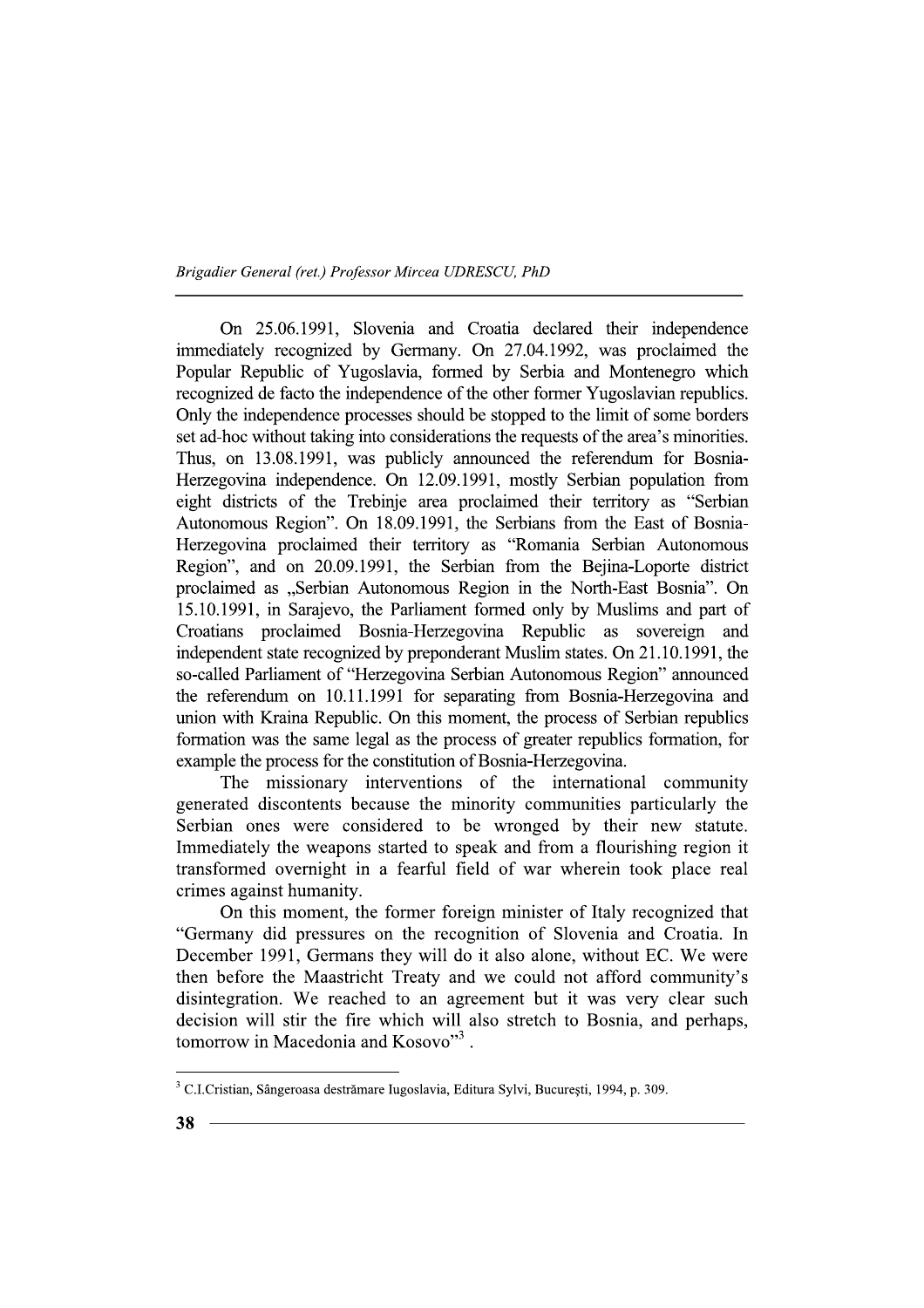In Macedonia was not the situation, but in Kosovo, the parties' will was imposed by the NATO military intervention. The press of the times related that "For the first time in NATO history, General Secretary of the organization, Javier Solana, authorized the commandant of Alliance's troops for Europe, Wesley Clark, with the first mission outside the NATO member states borders. This "humanitarian intervention" of the Alliance was a novelty also for the international law. The critics of military offensive in Kosovo drawn the attention, at one hand, NATO acted without straight mandate from the United Nations and this contravenes to the international law, on the other hand, the Alliance acted outside the member states borders and infringed the territorial integrity of Yugoslavia. Still, the military intervention adepts consider the United Nations mandate was granted by the adoption of a series of resolutions as well as by Security Council incapacity to impose the requests addressed to Belgrade. Before the Alliance's troops to enter Yugoslavia, UN repeatedly asked for the Serbian armed force withdrawal from Kosovo, request ignored by the Belgrade government and Serbian president, Slobodan Milosevic. Therefore, NATO intervention in Kosovo were strictly necessary to grant a humanitarian aid to the population of the region but also to reserve global peace. In a strive to be the echo of the international public opinion, Joseph Marko, expert in the international law, considers NATO intervention in Kosovo showed which are the weak points of the international law and concomitantly offering new impulses for developing legislation in this sense. Therefore, "Kosovo was a crossroads for the international law. Because of the members with right of veto, UN Security Council is clearly incapable to act in crisis situations. NATO humanitarian intervention in Kosovo offers us the chance to discuss over the state sovereignty principle from other perspectives"<sup>4</sup>.

Kosovo became an independent and sovereign state with NATO blessing. To this blessing took part for the first time also German Tornado air fighters hitting target on Serbian territory.

In is obvious, Yugoslavia, Afghanistan, Iraq etc. are samples questioning UN role and the international law as they existed in the Cold War. As the international political life became more complex when the

Fabian Schmidt, Maria Popescu, Intervenția NATO în Kosovo și dreptul internațional, http://dw.de/pHlfJ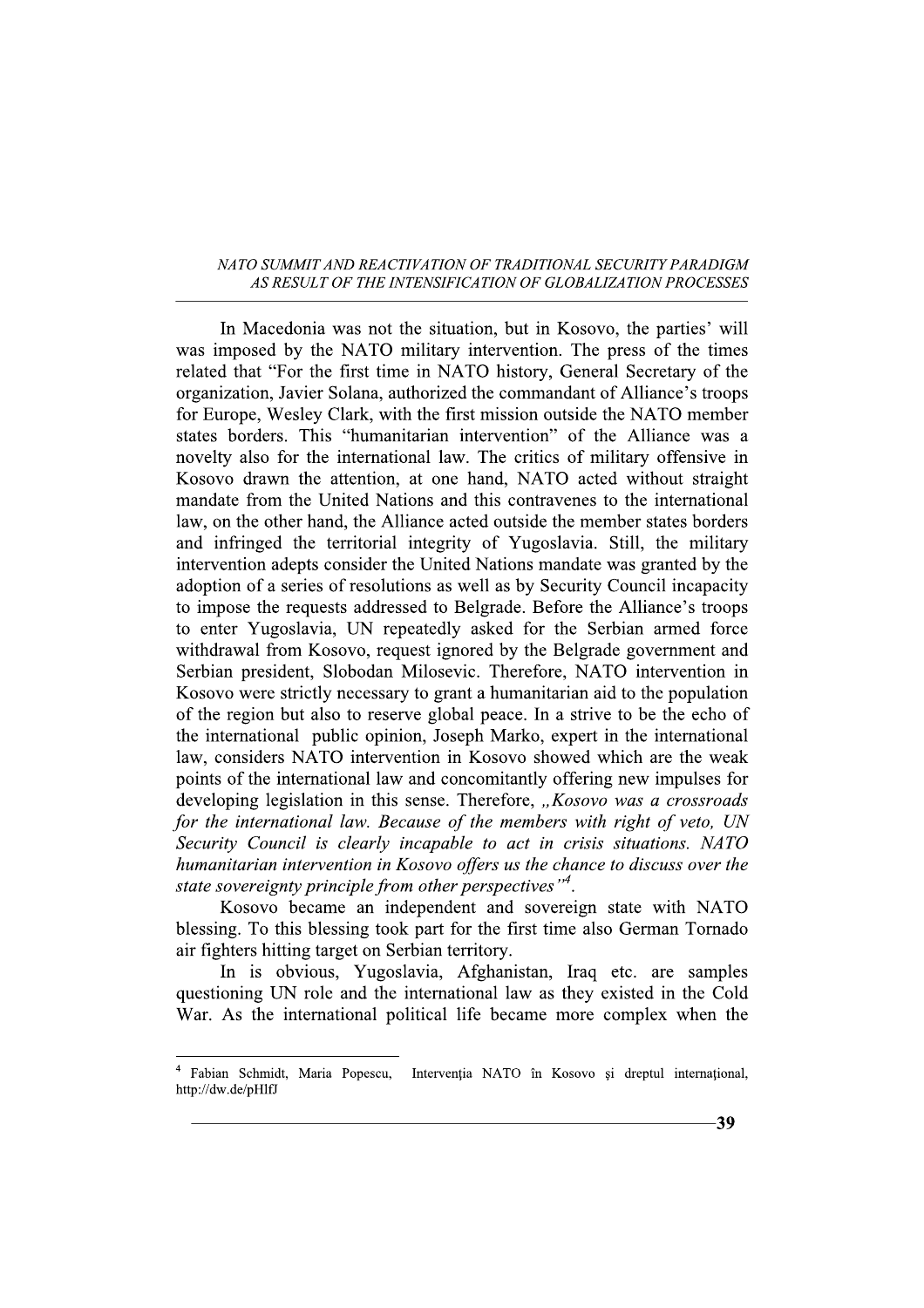security and sovereignty of the states are not anymore guaranteed by a recognized overall international framework we appreciate NATO Summit took place on the grounds of re-discussing the traditional paradigms of security.

3. The return into actuality of traditional security paradigms. The achievement of studies on the mechanism of national and international security strategies leads unavoidable to the fact of an overwhelming complexity characterized by dynamism and permanent change. Along history, the security strategies evolved on the doctrinaire level, as well as to the level of forces configuration meant to impose certain security state generated by the moment's political options and this makes difficult the will to systematize and theoretical essentiality of phenomena. As concerns us, we consider the history of national and international security is grounded on three important paradigms of security strategy thus: "alone against all" paradigm, "we against the others" paradigm and "guaranteeing the peaceful co-habitation grounded on the accepted overall principles" paradigm.

"Alone against all" security strategy paradigm. Its basic content stars from the reasons in regard to which insecurity is universal available feature of human, social groups and state entities generated by the anarchical nature of human being. Thus, each socially organized entity felt permanently threatened by the other similar forms of organization, the supreme force of social identity and existence remains the adoption of an adequate defence strategy.

The theoretical matrix meant to explain this paradigm content is keen of the beginnings of human development but it gained consistency to the end of the XIX century when thinking trend in matters related to security strategy was structured on power, force, national interest concepts and the international relations were built, maintained and modified in conformity with forms of manifestations of military power.

Centring the intra-organizational and interstate relations on force principles allowed the acceptation of war practice as strategic means to guarantee the individual and collective security. From the Antiquity wars to the wars of the end of XIX century, the military actions were settled and were justified by deterrence and defeat of adversaries' strategies, for the larger territorial and area control, by coercion and obedience.

General discoveries of science with applications in the military field made possible important mutations in increasing capacity to deploy and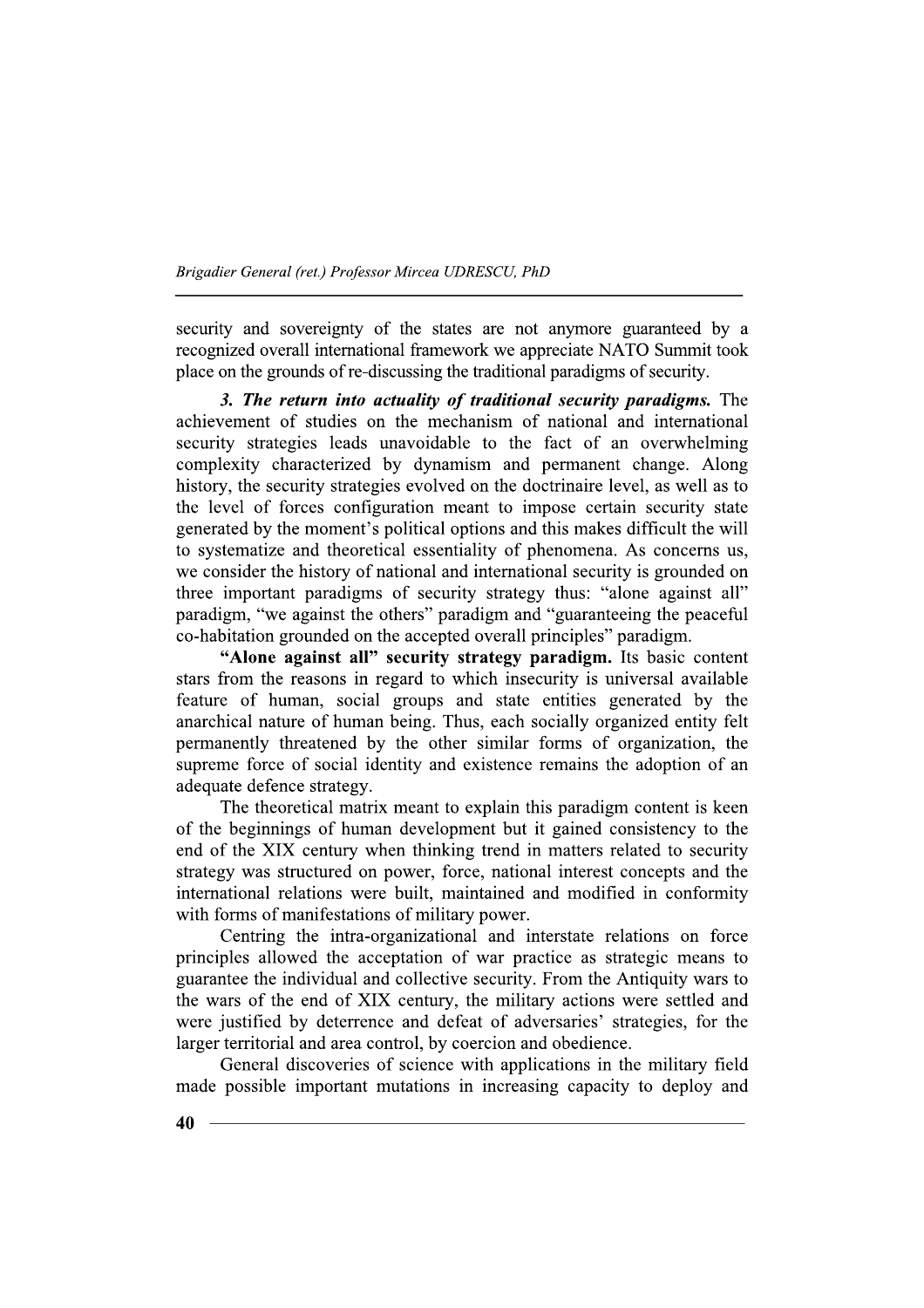concentrate forces, as well in the field of armaments' efficacy and this lead to the questioning of the strategy to lead successful military actions against all. In practise, the end of the Napoleon-type wars signs the starting point of a new paradigm of security strategy wherein the states unite grounded on power pols in order to confront in better circumstances the potential aggressions. The conditions of recent security environment are dominated by a major security organization, NATO, by others in creation, but also invites all the other states to strengthen the defence means thus to be able to confront any aggression. Basically, an invitation to review defence and endowment strategies with military technique.

"We against all" security strategy paradigm. The both world wars, to which is added the mutual threat situation on the global level specific for the "cold war" represents the content of a new security strategy paradigm wherein groups of states animated by common political interests built their group security strategies in order to assert their will on the tier of international relations.

In political plan, the international political life in conformity with the principles of group strategy seem to reach its climax in the period of the bipolar global system. This followed into the division of all countries in both camps engaged more or less in undermining security strategy of the adverse party. The competition between the superpowers, particularly in the ideological and military plan, under the impact of nuclear impact determined the enlargement of dependence relations of small and medium size countries in relation to the power centres. The both political and military blocks were completed by a group of states formed by neutral and non-aligned countries characterized by political instability which can anytime lead in one or other of the parties involved in the existential competition.

The military risks of security strategic approach from the perspective of competition for power in the bipolar period were mainly related to the arms race. Only in-between 1966 -1999, the global military expenditure grew with 70%, from 568 billion dollars to 950 billion dollars.<sup>5</sup> Unfortunately, the ratio of arms race remain also today very raised, generating excess of military power for certain states and the decrease of

<sup>&</sup>lt;sup>5</sup> SIPRI Yearbook, 1991, p. XXXVII.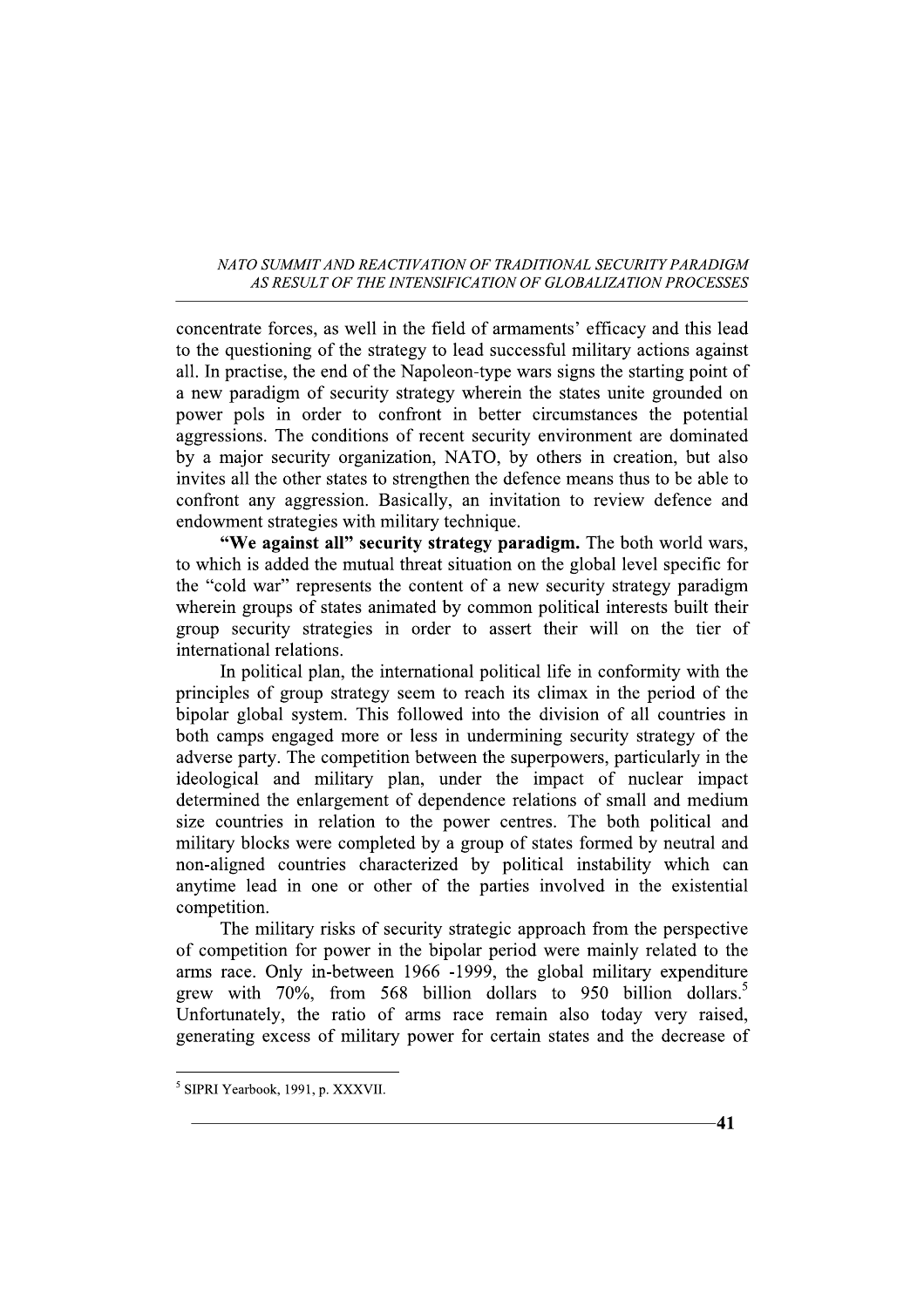security level for countries without resources needed to modernize their military potential.

The security strategy paradigm of the bipolar world lead in practice the European security system toward a possible deadlock. The uncontrolled competitive and conflicting character of bipolar security paradigm lead to the severe separation of the world's states, inclusive of the states from the Euro-Atlantic space regarding their capacity to preserve security and freedom of political decision. Also, the accumulation of nuclear arsenals with unjustified destructive force accentuated the gaps between the states after the exit from the bipolar world.

The effects of weapons of mass destruction owed to their qualitative development to very high destructive levels vanished the illusions of the states to remain invulnerable in situation of major conflict.

In the framework of bipolar world, the superpowers and others countries possessors of nuclear weapons disposed of certain reason justifying the existence of the nuclear arsenals given by the force balance. Under these circumstances, the non-nuclear states have had to integrate to the block policy and to the logics of confrontation between the blocks without having the guarantee the block leaders would have engaged at any risk, including the risk specific for the nuclear component for the defence of partners' interests. The other states remained from different reasons outside the bipolar conflict matrix developed political conceptions and military strategies meant to provide the relative independent but only partial resolution of defence topic in the context of an aggression. From now, these countries, as the countries of the former blocks without nuclear weapons do not have other option but to be a sure victim in front of any nuclear threat. Therefore, group defence paradigm even in the framework of many power centres, starts to ask for new forms of group manifestation requesting a new paradigm of security strategy.

In the context of diversification of interstate dependencies the launch of any armed conflict raises huge problems for the whole community coming from the blockage or serious damage of commercial relations of the third parties in the areas devastated by the conflict, the transportations, supply and other logistical flows disturbances, the horrible spectre of migration trained by war, collateral traces of eventual economic embargo measures over the area's states and not only etc. and they become factors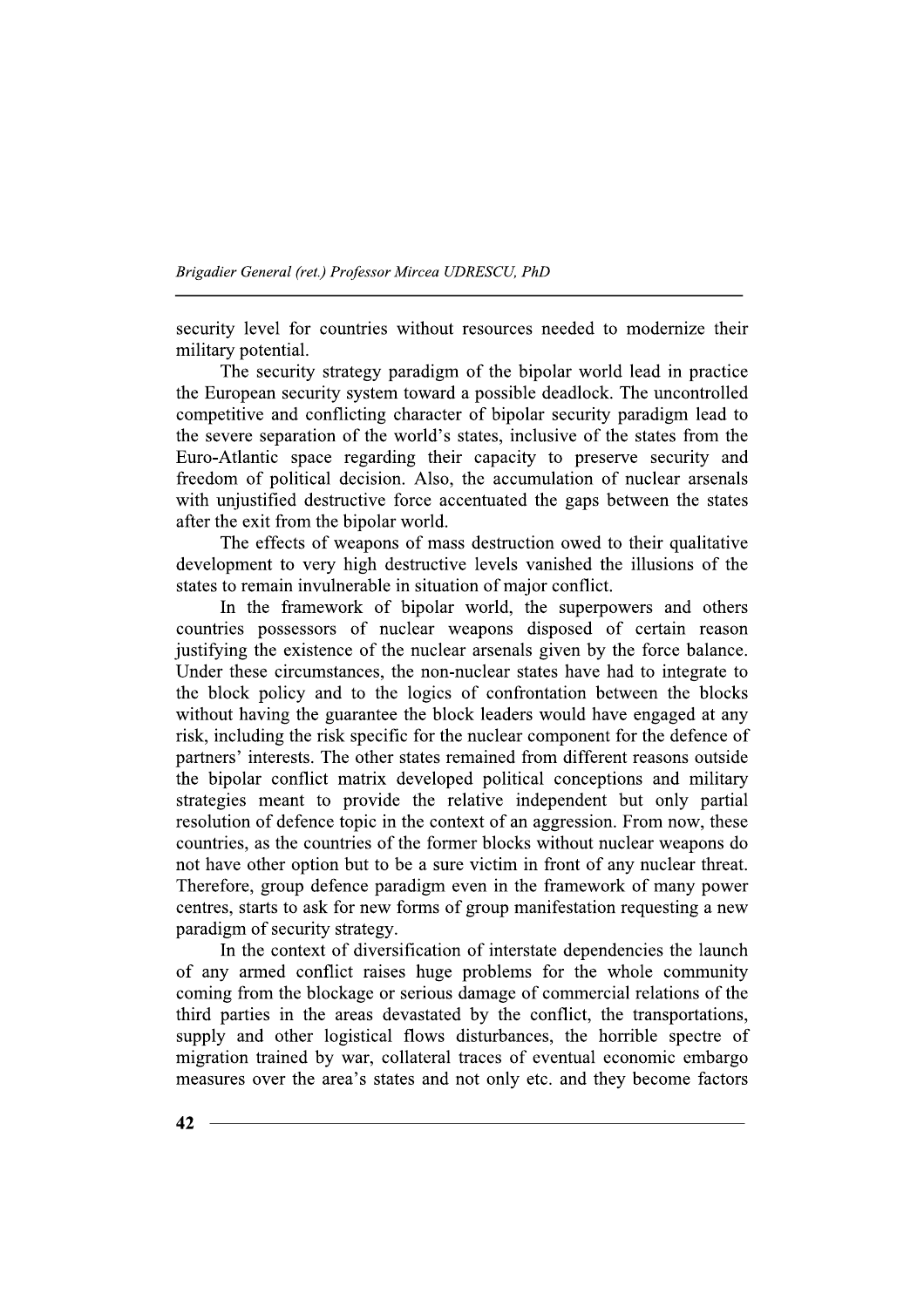hard to accept for the international community seen as more integrated system, the prize of conflicts appeared even to the outside limit of the peripheral regions.

The theory and practices of national and group security strategy paradigm postulated the countries' interests are coming first to any other interests in the international relations and the force and military power were considered to be main arguments in achieving the foreign political goals ceased in leading to the expected outcomes in the post-Cold War period.

The limits of security strategy paradigm centred on national interest or group interest become more obvious in the process of restructuring of international and European system marked by the collapse of essential aspects which lead to the humanity bipolarity. Although the national interest continue to remain the most important, the promotion of this appeals more and more to general accepted methods, permissive for cooperation and collaboration. Although geopolitics keeps its theoretical principles it tends to impose their application in practices the place of military instruments being replaced on very large scale by non-military means. In different corners of the planet and wider circles.

"It seems anybody agrees now the commercial methods replace the military ones – the available capital in replace of firepower, the civilian innovation replacing the technical-military process and intertwining on markets replacing the garrisons and military bases<sup>"6</sup>, and this does the humankind as a whole to go toward a new paradigm of international security strategy. New strategic partnerships Russia-China, Russia – India, Russia, Brazil, India, China, South Africa, etc. are trials of economic and security counterweights to the great military adversary NATO.

"Guaranteeing the peaceful living grounded on general accepted principles" paradigm. Owed to the fact the military means exhausted in a great measure their operational instrumental capacity to promote their interests in the international relations in the traditional manner of threatening with and use of force, the new paradigm of international security strategy to guarantee the peaceful living grounded on the general accepted principles tend to gain more importance. Although, the irrelevance of

 $6$  Cf. Edward N. Luttwak, From Geopolitics to Geo - Economics, Logic of Conflict, Grammar of Commerce, in "The National Interest", 1990, p. 20.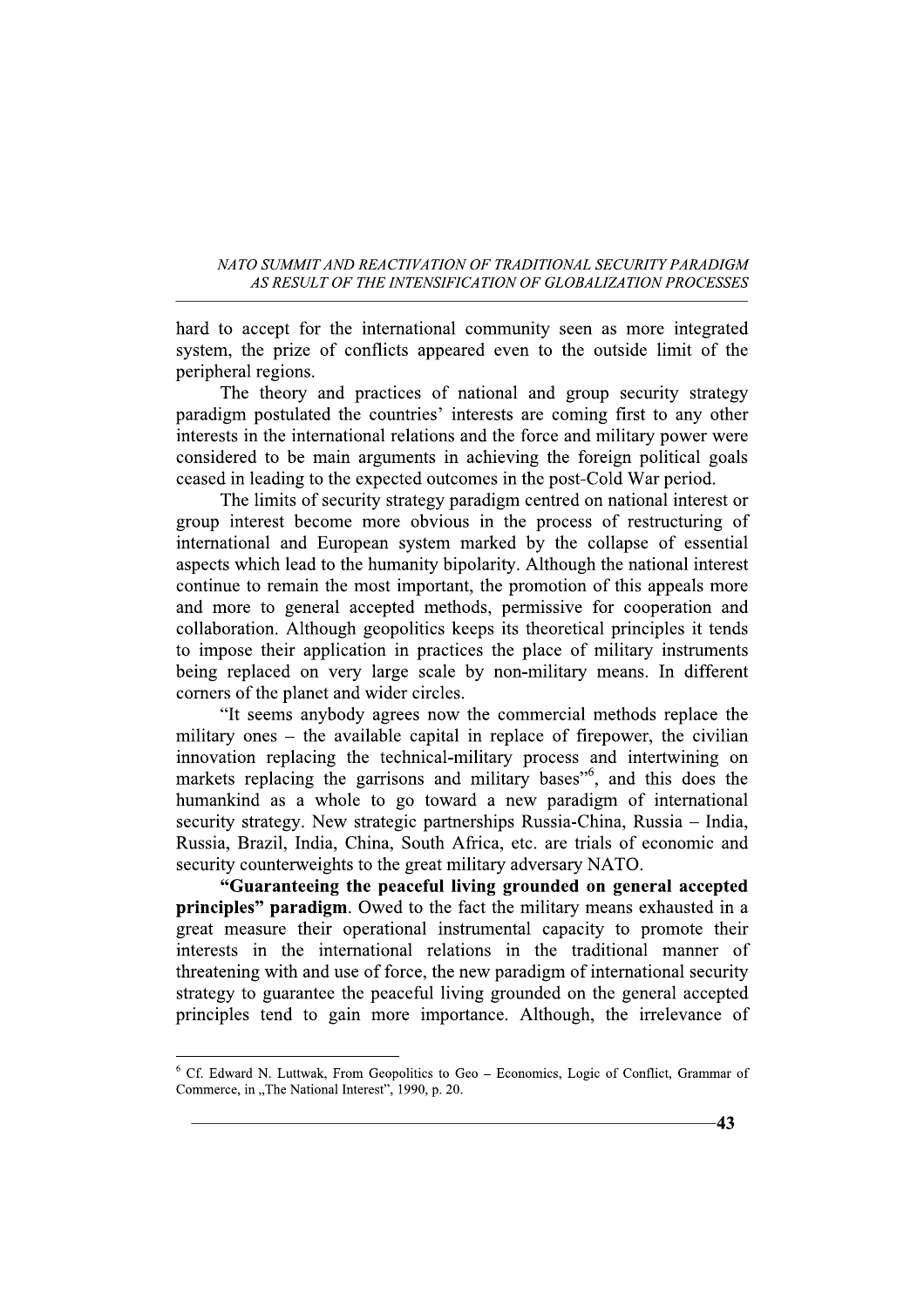certain states non-military means with diminished potentials with the religious matrix of others maintain over remnant rapport to the security strategy paradigm of national or state group interest. Thus, the list of risks against national and international security illustrates the maintenance and diversification of military nature dangers but also justifies the importance of an armed force well-dimensioned and very efficient to guarantee the peaceful coexistence and to deter certain unconventional risks, intern subversions, terrorism, drugs and forbidden substances traffic, inter-ethnical conflicts, religious conflicts etc.

Although there is not built a comprehensive scientific theory the new paradigm of international security strategy closely follows the contemporary trends of globalization of main social, economic and political activities which lead to the integration of national interests in the framework of regional and global interests.

Differently from the content of former security strategies the security strategy by guaranteeing peaceful living grounded on the general accepted principles is built on the development of following resistance elements: limitation of possibilities of direct manifestation of military force in the international relations; focusing of the public opinion and international bodies on the conflict prevention and crises management; geographical enlargement of areas with increased level of security by political, economic and military integration of the countries compounding them; development and diversification of multilateral cooperation relations of regional entities and with other spaces remained outside the integration; generalization in all the areas of the open society requirements based on political pluralism and market economy; development and application of some non-military strategy to promote interests based on general accepted principles; maintaining a military component capable to keep and imposed general accepted security principles.

The change of priorities between the means used by the states to achieve their political goals represents a process to which are engaged strong countries as well as countries without large military force because of the uncontrolled consequences coming from the armed conflicts. The arms control or ammunition control comprises the ensemble of politicaldiplomatic and specific military efforts undergone for the negotiation, application and verification of some multilateral agreements applications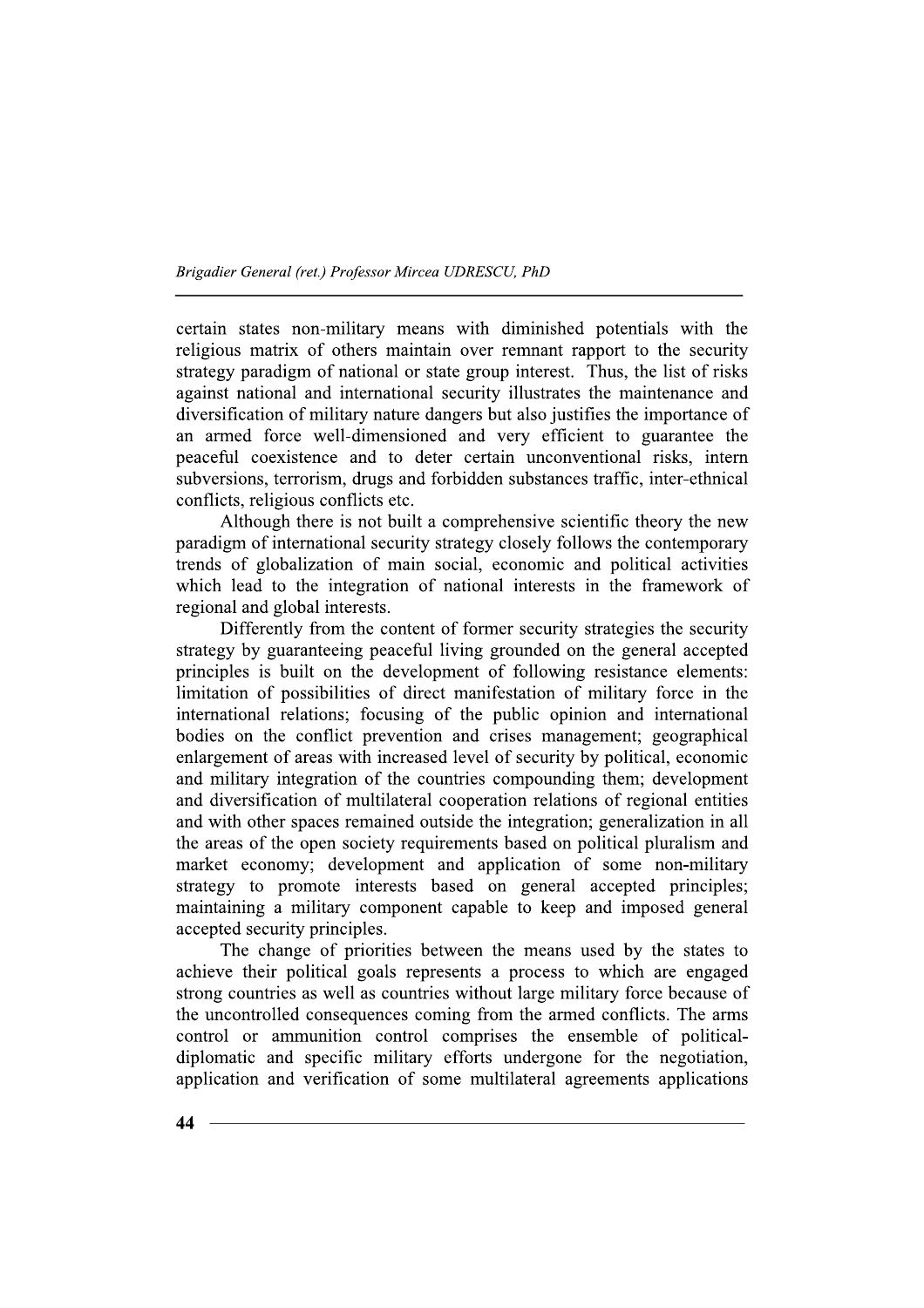which has as object, at one hand, the limitation or quantitative diminution of armaments' level of the states as well as the forbiddance of some armament categories and, on the other hand, the stimulation and management of processes to increase the mutual trust among the states.

Generally, crises prevention tends to embody in a distinctive matrix under construction a series of attitudes and behaviours of international actors who have as generic goal the strengthening of peace by measure settled before the crisis burst toward an open conflict because of the successive deterioration of the international context<sup>7</sup>. Crisis prevention needs the development of political, diplomatic, military, economic, cultural, humanitarian, etc. with a trend of anticipation, detection and diminution of tensions able to degenerate in a certain area. In their framework are detached diplomatic procedures which become preponderant.

All the geographical areas of the past years were characterized by vassal relation and policies of maintaining the state recognition as the first seize and power. Thus "it is not surprising the states organized around such principles were looking to be recognized by other states, a process without a logic final until a nation did not provide the global dominance<sup>38</sup>. Among the factors that calls for peaceful conduct of international relations can include: increasing globalization of economic, informational and cultural relations; intensification of public control over government policy; cultural and educational progress which emphasizes the degree of rationality of human behaviour etc. However, interest in the development of market economy, amid a pluralist democracy in Europe may not have the purpose than strengthening European security and strengthening peaceful coexistence of states in the area. Anyway, the interest for market economy development grounded on the pluralist democracy in Europe cannot end but with the strengthening of the European security and consolidation of peaceful coexistence of area's states.

The enlargement of the security areas by West-European model is fully developing and it is sustained by the both directions, the political, economic and military bodies already existent - EU, NATO, etc. from the West-European states as well as from the states from the Central, Eastern

<sup>&</sup>lt;sup>7</sup> Jenonne Walker, Security and Arms Control In Post – Confrontation Europe, Oxford University Press, 1994, pp. 127-148.

 $8$  Francis Fukuyama, Democratization and International Security, in Adelphi Papers nr 266, 1991, p. 18.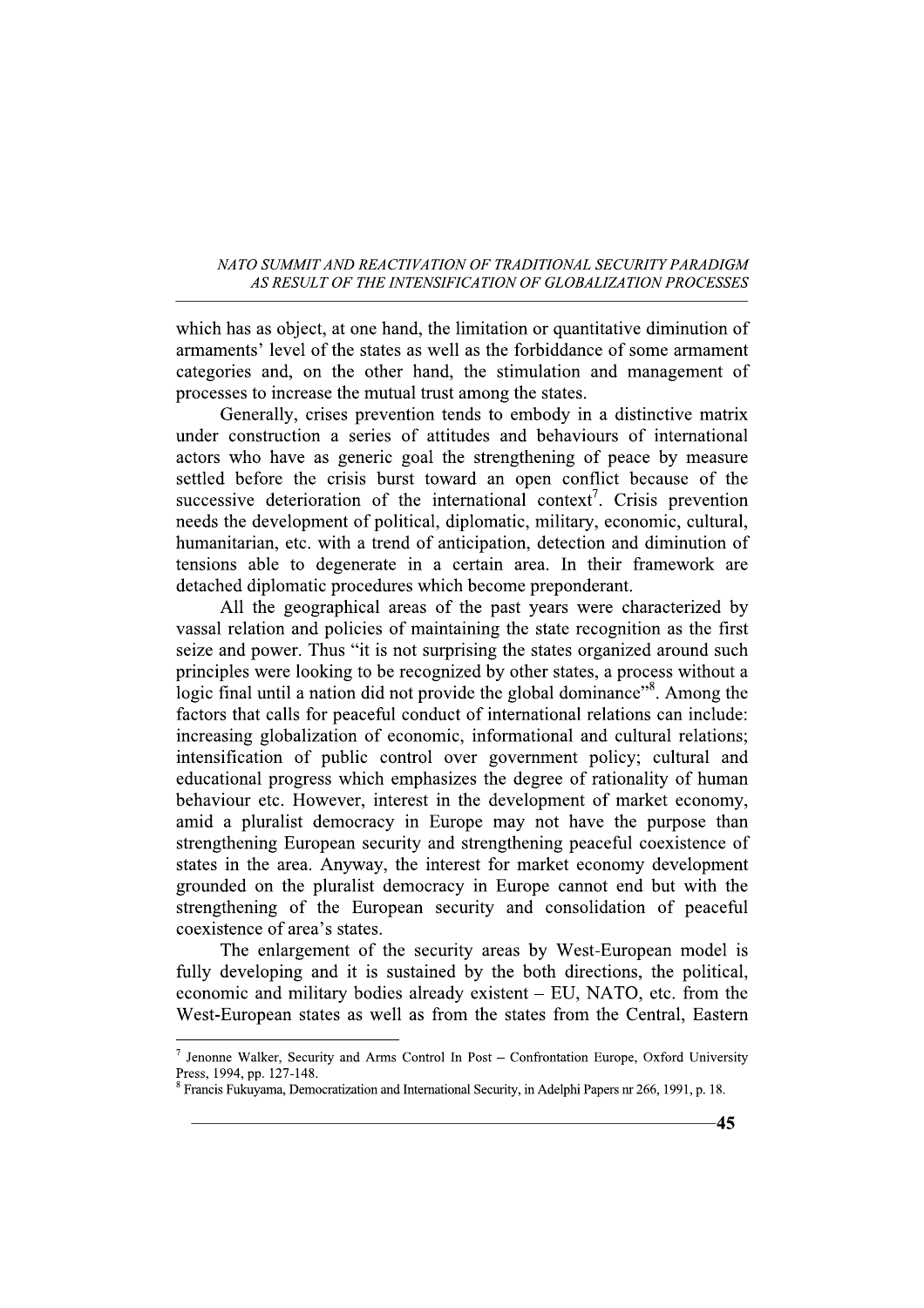and North-Eastern part of Europe. The historical experience of the late 50 years in the central-European countries proves the trend to diminish the policies of influence spheres and to raise the level of trust in the common effort of the European states to build a security strategy centred on peaceful living and common collaboration enlargement in many fields.

The explanation of trust support in the European integration by eliminating trends to use the right to force it is based on the miracle of historical reconciliation between redoubtable historical adversaries -Germany, France, Austria and Italia which succeeded the consolidation of some complexes of economic and political interdependencies that lead to the spectacular increase of general level of civilization. On this background, the stability and security of central and East-European countries as well as the enlargement of security in this geographical space copying an Occidental model largely depend by the resolution of basic economic, political and social problems of transition, by the satisfaction of population expectations etc.

The development and application of some non-military strategies to promote national and group interests grounded on some general recognized principles represents the essential element of peaceful coexistence security strategy paradigm. Sheltered by any military threats, the states, companies and also the individuals are competing as regards the efficacy of social action, productivity and general efficiency growth, unlimited affirmation of well done things. Such social harmony becomes more possible by the progressive diminution of national interests expression and continuous growth of super state bodies responsibilities taking as model exactly the new European construction.

Conclusions. The "alone against all" security strategy paradigm generated a veritable vicious circle because the variables of social construction started from the presumption the insecurity represented an universal and permanent feature of peoples and social structures, the international system as a whole because f the anarchical and competitive feature of it.

In the absence of internationally recognized authorities, each state was considered potentially threatened by any other state, the only form of defence consisting in the use of military force. The perception of threat from all sides makes it possible to misinterpret each state as threatening another

 $46 -$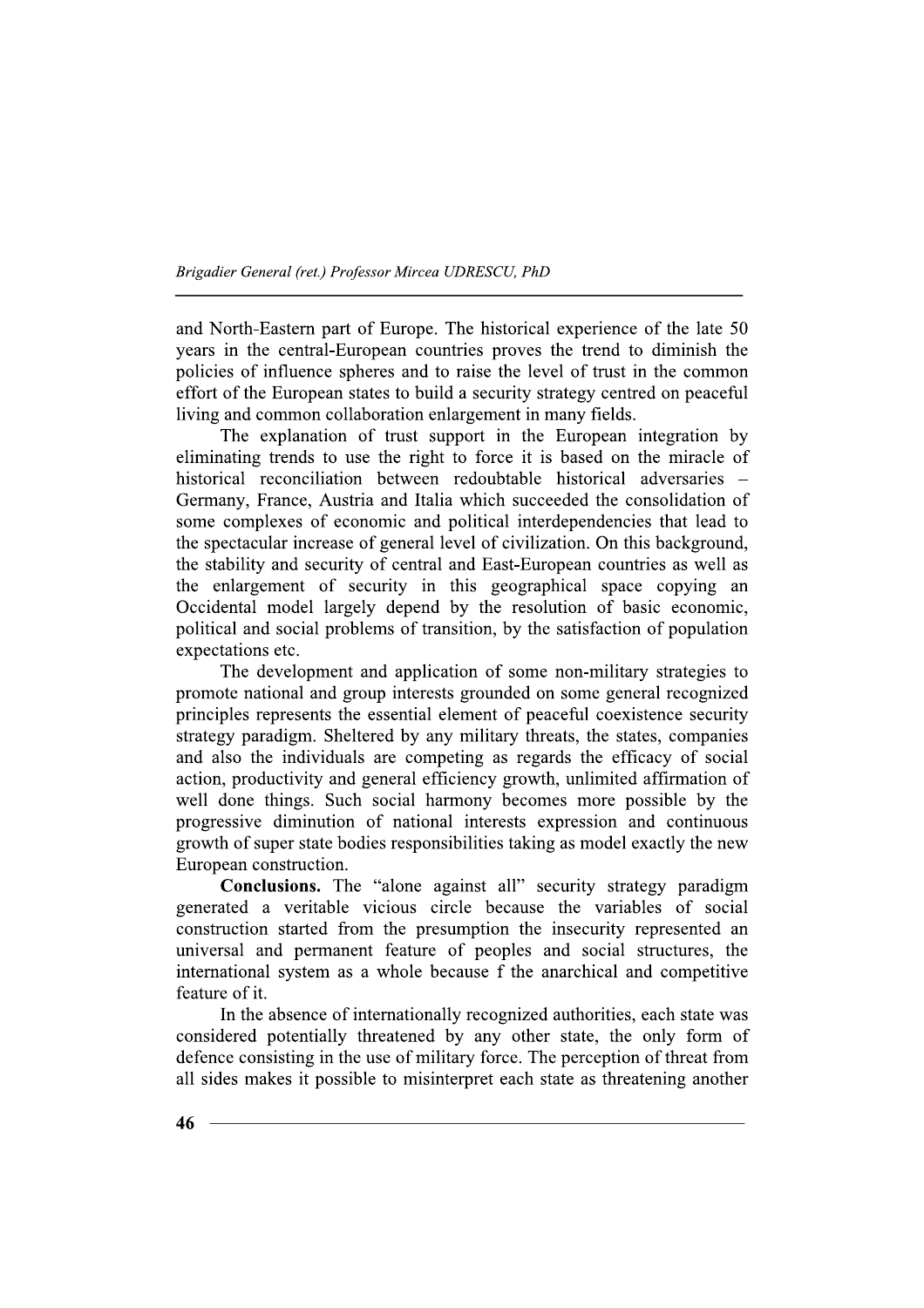state actions and defensive measures envisaged by a state, in turn, could be interpreted as preparatory actions for review. As a result, competition in military strategies has become a feature of the international system and wars a constant of international life, peace is reduced to a simple training period for new military campaigns<sup>9</sup>. The not too distant past is about to return to the present, since the regulatory bodies of international law are increasingly ignored by countries which should ensure this.

In return, "us against all" security strategy paradigm raised to a higher level of vulnerability and threat conditions from the independent states to the interdependent groups of countries. The threats were perceived to come not from one state to another state, but from groups to other groups. Such security strategy led to the concentration and centralization of terrible destructive military capabilities specific to the practice of the two world wars and the Cold War. This paradigm has made it possible to improve the quality of military instruments of battle, that there is the possibility of selfdestruction of humanity even in an accidental context. Rationally, the perpetuation of such a state of affairs should not have reason. But when a group of states in the name of principles acceptable, but biased aggressor become law, it is clear that this paradigm will return ominous date.

This paradigm made possible the qualitative improvement of military fight instruments thus there exist the possibility of humankind selfdestruction even in an accidental context. Reasonable, the perpetuation of certain state of things should not have reason. But when a group of states in the name of some acceptable but biased principles become aggressor by law and it is obvious this paradigm will threaten the actuality.

As the security strategies grounded on national interest and its imposition by force in the international relations framework are increasingly contested their place is about to be taken by the new paradigm of security strategy of peaceful living grounded on overall accepted principles. The structural framework of this paradigm is built on actions as: arms control; trust and security measures; peaceful resolution of territorial disputes; measures of peace enforcement and peace keeping; resolution of interethnical and religious misbalances grounded on decisions of regulating

<sup>&</sup>lt;sup>9</sup> Largely, Francis Fukuyama, The End of History and The Last Man, Avoon Books, New York, 1993, pp. 247-249.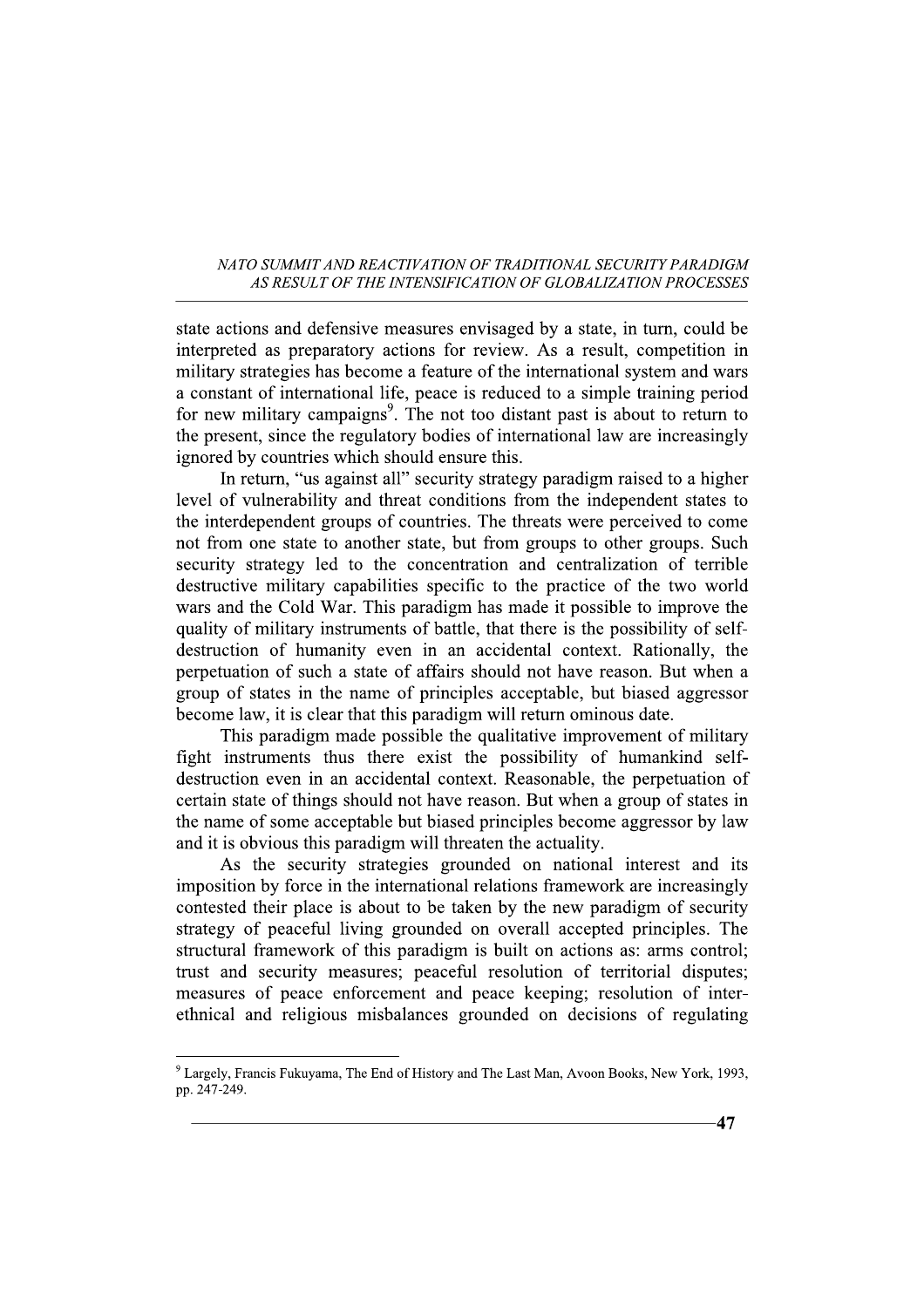international institutions; development of security areas and economic integration; rigorous control al armaments, etc. The progress in this direction is somehow slowed down by national egoisms in matters of interests more promoted following force principles.

The imposition of new security strategy paradigm to the level of European Union countries results from the Common Security and Defence Policy (CSDP) which already has the role to put on its disposal in the supranational plan of an operational capacity formed by military and civilian means in order to be used in peacekeeping missions and international security missions to the request of UN Security Council.

Thus, it is expected as the new paradigm of security strategy to become more consistent as the measures of international governance are more accepted and the international bodies of regulation are more operational.

For many researchers, the development of communications, transportations and information technologies allowed the citizens from different countries to know better one each over and this lead to the considerable diminution of nationalism use as cohesion force.

The traditional nationalist arguments have now a certain echo in the underdeveloped countries which cultivate isolation by nationalist or religious fanatical reasons. Also, there are appreciations "other fundament of the nation-state that should be replaced is the concept of national security. There are few countries in the world able to defend by their selves with the support of a nuclear attack or a chemical or bacteriological weapon. National security is so important that countries defend by their integration in supranational or international organizations as the European Conference for Security and Cooperation or NATO. The same thing is available for terrorism, drugs traffic and environmental problems, each of them having global dimension that can be confronted only by international cooperation or by supranational organizations."<sup>10</sup>

Under the conditions of the greater accentuation of the dependence between national, zonal and international of the complex economic, political and security problems, the nation-state is seen put in the situation to

<sup>&</sup>lt;sup>10</sup> Guillermo de la Dehesa, Învingători și învinși în globalizare, Editura Historia, București, 2007, pp.156-157.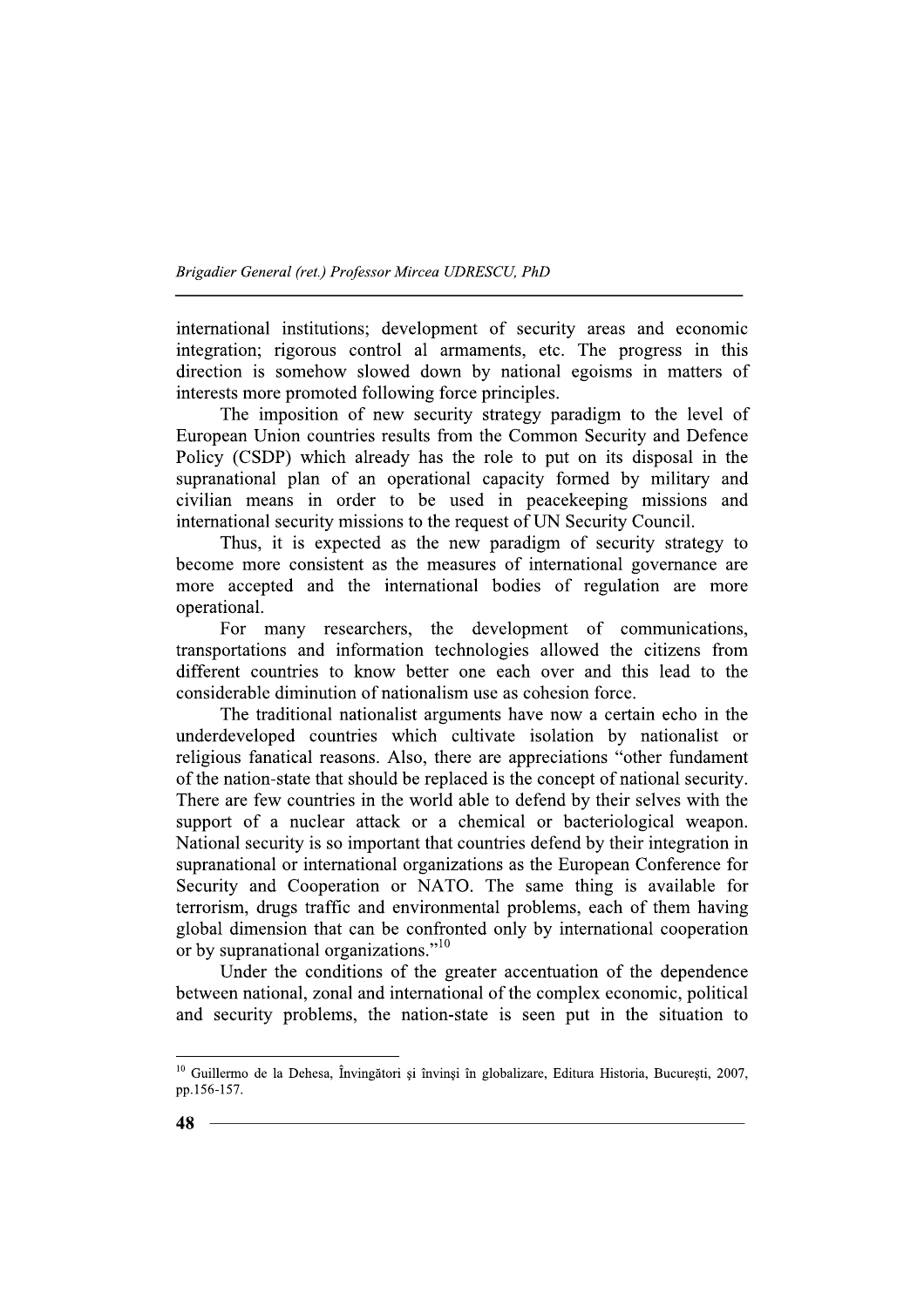continuously cease from its attributes of independency to the supranational institutions, process which will be built the new content of security strategy paradigm wherein the national state ... is much too small to solve large issues of nowadays world and too big to solve small problems, daily for its citizens" $^{11}$ .

Without being a smoothly process the new security strategy paradigm of peaceful coexistence grounded on general accepted principles it is wanted but it is not on its affirmation course. It is threatened by realities as Yugoslavia, Iraq, Libya, Ukraine, Syria, etc. As a whole, the security topic got dramatic since the globalization vectors under NATO management, comprised regions near Russia. Here from the destabilizing actions specific for Ukraine situation are justified by Russia following the "similar resolution" principle.



- C. I. Cristian, Sângeroasa destrămare: Iugoslavia, Editura Sylvi, București, 1994.
- Edward N. Lutwak, From Geopolitics to Geo-Economics, Logic of Conflict, Grammar of commerce, in The International Interest, 1998.
- Fabian Schmidt, Maria Popescu, Intervenția NATO în Iugoslavia și dreptul international, http://dwde/pHefJ.
- Fukuyama, Francis, The End of History and The Last Man, Avoon Books, New York, 1993.
- Fukuyama, Francis, Democratization and International Security, in Adelphi Papers no. 266, 1991.
- Walker, Jenone, Security and Arms Control In Post Confrontation Europe, Oxford University Press, 1994.
- Guillermo de la Dehesa, Învingători și învinsi în globalizare, Editura Historia, București, 2007.

 $11$  Daniell Bell, The World and the United States in 2013, Daedalus, 1987, p.67